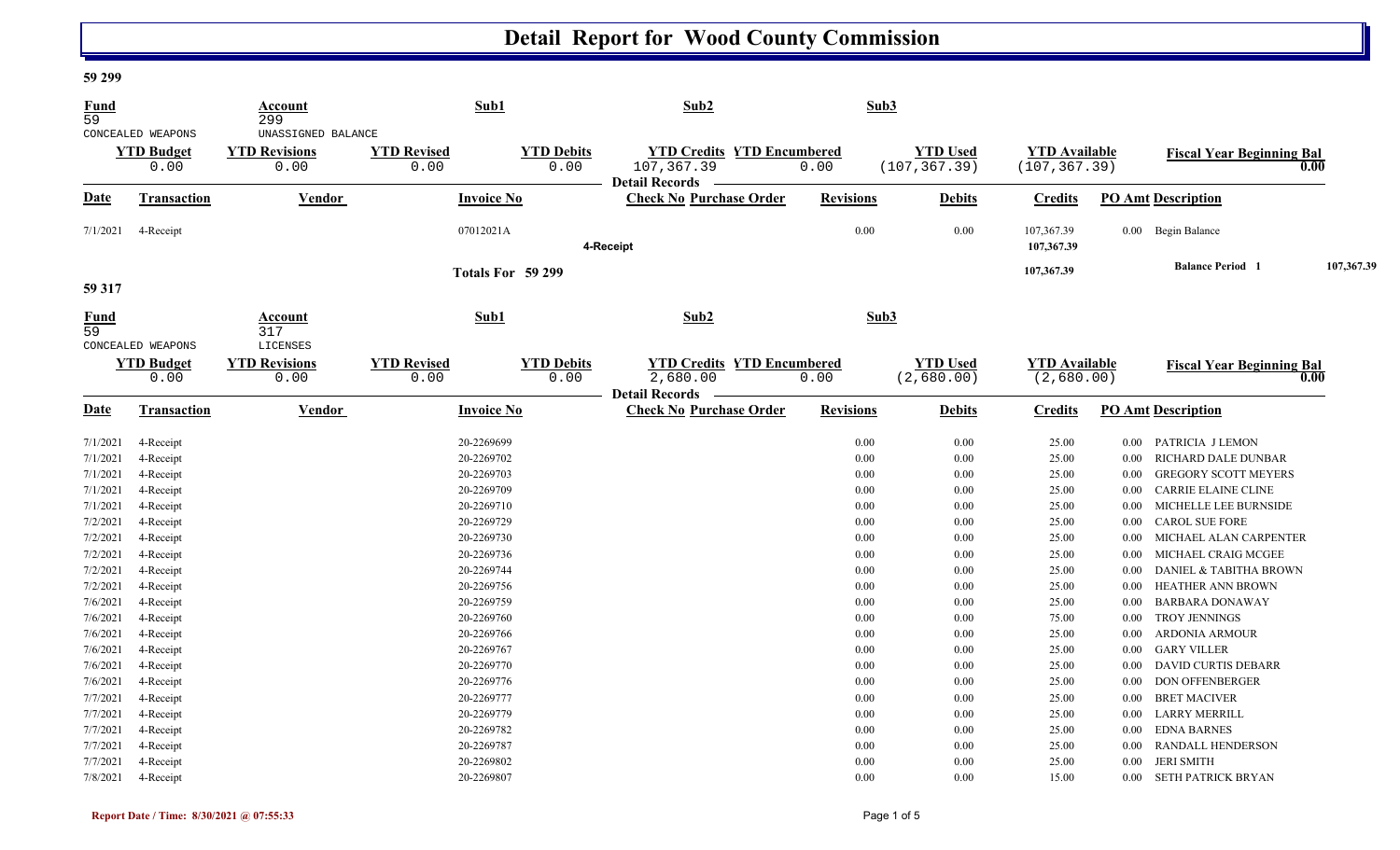|                     | <b>Detail Report for Wood County Commission</b> |            |          |          |        |          |                                  |  |  |  |
|---------------------|-------------------------------------------------|------------|----------|----------|--------|----------|----------------------------------|--|--|--|
| 7/8/2021            | 4-Receipt                                       | 20-2269808 | 0.00     | $0.00\,$ | 25.00  | $0.00\,$ | <b>CHAD ERIC KELLAR</b>          |  |  |  |
| 7/8/2021            | 4-Receipt                                       | 20-2269810 | 0.00     | $0.00\,$ | 25.00  | 0.00     | <b>RAYMOND NEUPERT</b>           |  |  |  |
| 7/8/2021            | 4-Receipt                                       | 20-2269814 | 0.00     | $0.00\,$ | 25.00  | $0.00\,$ | <b>TAWNI KEEPER</b>              |  |  |  |
| 7/8/2021            | 4-Receipt                                       | 20-2269830 | 0.00     | 0.00     | 150.00 | 0.00     | TIMOTHY & ERIN SCHILL            |  |  |  |
| 7/9/2021            | 4-Receipt                                       | 20-2269841 | 0.00     | $0.00\,$ | 25.00  | 0.00     | STEPHAN L CASTO                  |  |  |  |
| 7/9/2021            | 4-Receipt                                       | 20-2269843 | 0.00     | $0.00\,$ | 25.00  | 0.00     | <b>MATTHEW FRAZIER</b>           |  |  |  |
| 7/9/2021            | 4-Receipt                                       | 20-2269844 | 0.00     | 0.00     | 25.00  | 0.00     | THERESA TRUAX                    |  |  |  |
| 7/12/2021           | 4-Receipt                                       | 20-2269849 | 0.00     | 0.00     | 50.00  | 0.00     | <b>CARROLL &amp; ROSE KINNEY</b> |  |  |  |
| 7/12/2021           | 4-Receipt                                       | 20-2269850 | 0.00     | 0.00     | 25.00  | $0.00\,$ | MICHELLE WILLOUGHBY              |  |  |  |
| 7/12/2021           | 4-Receipt                                       | 20-2269856 | 0.00     | 0.00     | 25.00  | 0.00     | <b>RITA GARRETT</b>              |  |  |  |
| 7/12/2021           | 4-Receipt                                       | 20-2269857 | 0.00     | $0.00\,$ | 25.00  | 0.00     | <b>GEORGE SARGENT</b>            |  |  |  |
| 7/13/2021 4-Receipt |                                                 | 20-2269863 | 0.00     | $0.00\,$ | 25.00  | 0.00     | <b>CHRISTOPHER ENOCH</b>         |  |  |  |
| 7/13/2021           | 4-Receipt                                       | 20-2269864 | 0.00     | 0.00     | 15.00  | 0.00     | NICHOLAS MCBRIDE                 |  |  |  |
| 7/13/2021 4-Receipt |                                                 | 20-2269866 | 0.00     | 0.00     | 25.00  | 0.00     | KIMBERLY SIGMAN                  |  |  |  |
| 7/13/2021           | 4-Receipt                                       | 20-2269869 | 0.00     | 0.00     | 25.00  | $0.00\,$ | <b>MATTHEW TOWNSEND</b>          |  |  |  |
| 7/14/2021 4-Receipt |                                                 | 20-2269876 | 0.00     | 0.00     | 25.00  | 0.00     | <b>TIMOTHY KELLAR</b>            |  |  |  |
| 7/14/2021 4-Receipt |                                                 | 20-2269878 | 0.00     | $0.00\,$ | 25.00  | $0.00\,$ | <b>ALAN DAY</b>                  |  |  |  |
| 7/14/2021 4-Receipt |                                                 | 20-2269910 | 0.00     | $0.00\,$ | 25.00  | 0.00     | <b>JAMES D BROADWATER III</b>    |  |  |  |
| 7/14/2021 4-Receipt |                                                 | 20-2269915 | 0.00     | 0.00     | 25.00  | 0.00     | <b>DORIS KNIGHT</b>              |  |  |  |
| 7/15/2021 4-Receipt |                                                 | $21 - 10$  | $0.00\,$ | 0.00     | 25.00  | 0.00     | <b>MARY SUE BROADWATER</b>       |  |  |  |
| 7/15/2021 4-Receipt |                                                 | $21 - 2$   | 0.00     | 0.00     | 25.00  | $0.00\,$ | <b>TERRY HEFNER</b>              |  |  |  |
| 7/16/2021 4-Receipt |                                                 | $21 - 12$  | 0.00     | 0.00     | 25.00  | 0.00     | <b>DAVID SEARS</b>               |  |  |  |
| 7/16/2021 4-Receipt |                                                 | $21 - 30$  | 0.00     | $0.00\,$ | 25.00  | 0.00     | <b>KEZIA SIERS</b>               |  |  |  |
| 7/16/2021 4-Receipt |                                                 | $21 - 31$  | 0.00     | $0.00\,$ | 25.00  | 0.00     | <b>BROOKE HALL</b>               |  |  |  |
| 7/19/2021 4-Receipt |                                                 | 21-2269001 | 0.00     | 0.00     | 50.00  | 0.00     | LINDA & KEVIN GOFF               |  |  |  |
| 7/19/2021 4-Receipt |                                                 | 21-2269002 | 0.00     | $0.00\,$ | 25.00  | 0.00     | <b>ROBERT MINIGH</b>             |  |  |  |
| 7/19/2021           | 4-Receipt                                       | 21-2269003 | 0.00     | $0.00\,$ | 25.00  | $0.00\,$ | <b>BENJAMIN DEPUE</b>            |  |  |  |
| 7/19/2021           | 4-Receipt                                       | 21-2269005 | 0.00     | 0.00     | 25.00  | 0.00     | <b>DANIEL SCHAFFER</b>           |  |  |  |
| 7/19/2021 4-Receipt |                                                 | 21-2269011 | 0.00     | $0.00\,$ | 25.00  | 0.00     | <b>GERALD CLINE</b>              |  |  |  |
| 7/20/2021 4-Receipt |                                                 | 21-2269015 | 0.00     | $0.00\,$ | 25.00  | 0.00     | <b>DAVID MACKEY</b>              |  |  |  |
| 7/20/2021 4-Receipt |                                                 | 21-2269016 | 0.00     | 0.00     | 25.00  | 0.00     | <b>KELLY LEE</b>                 |  |  |  |
| 7/20/2021 4-Receipt |                                                 | 21-2269017 | 0.00     | $0.00\,$ | 25.00  | 0.00     | WILLIAM GHERKE                   |  |  |  |
| 7/21/2021           | 4-Receipt                                       | 21-2269022 | 0.00     | 0.00     | 25.00  | $0.00\,$ | <b>MARK CROUCH</b>               |  |  |  |
| 7/21/2021 4-Receipt |                                                 | 21-2269023 | 0.00     | 0.00     | 25.00  | 0.00     | RAYMOND KELLEY                   |  |  |  |
| 7/21/2021 4-Receipt |                                                 | 21-2269030 | 0.00     | 0.00     | 25.00  | 0.00     | <b>LAWRENCE COATS</b>            |  |  |  |
| 7/21/2021 4-Receipt |                                                 | 21-2269031 | 0.00     | 0.00     | 50.00  | $0.00\,$ | <b>JAMES &amp; PAULINA CLINE</b> |  |  |  |
| 7/21/2021 4-Receipt |                                                 | 21-2269032 | $0.00\,$ | $0.00\,$ | 25.00  | $0.00\,$ | <b>DANIEL CAROZZA</b>            |  |  |  |
| 7/21/2021 4-Receipt |                                                 | 21-2269034 | 0.00     | $0.00\,$ | 25.00  | $0.00\,$ | <b>MELANIE HERBST</b>            |  |  |  |
| 7/22/2021 4-Receipt |                                                 | 21-2269039 | 0.00     | $0.00\,$ | 25.00  | $0.00\,$ | <b>EARNEST COLLINS</b>           |  |  |  |
| 7/22/2021 4-Receipt |                                                 | 21-2269040 | $0.00\,$ | $0.00\,$ | 25.00  | $0.00\,$ | SHAWNA GRIMM                     |  |  |  |
|                     | 7/22/2021 4-Receipt                             | 21-2269041 | $0.00\,$ | $0.00\,$ | 50.00  | 0.00     | JIMMY & SARAH HINZMAN            |  |  |  |
| 7/23/2021 4-Receipt |                                                 | 21-2269090 | $0.00\,$ | $0.00\,$ | 25.00  | $0.00\,$ | <b>ROY METZ</b>                  |  |  |  |
|                     | 7/23/2021 4-Receipt                             | 21-2269092 | $0.00\,$ | $0.00\,$ | 25.00  | $0.00\,$ | ANTHONY DEMETRO III              |  |  |  |
| 7/23/2021 4-Receipt |                                                 | 21-2269093 | $0.00\,$ | $0.00\,$ | 25.00  | $0.00\,$ | <b>JOSEPH SWISHER</b>            |  |  |  |
| 7/23/2021 4-Receipt |                                                 | 21-2269095 | $0.00\,$ | $0.00\,$ | 25.00  |          | 0.00 ANTHONY GARRETT             |  |  |  |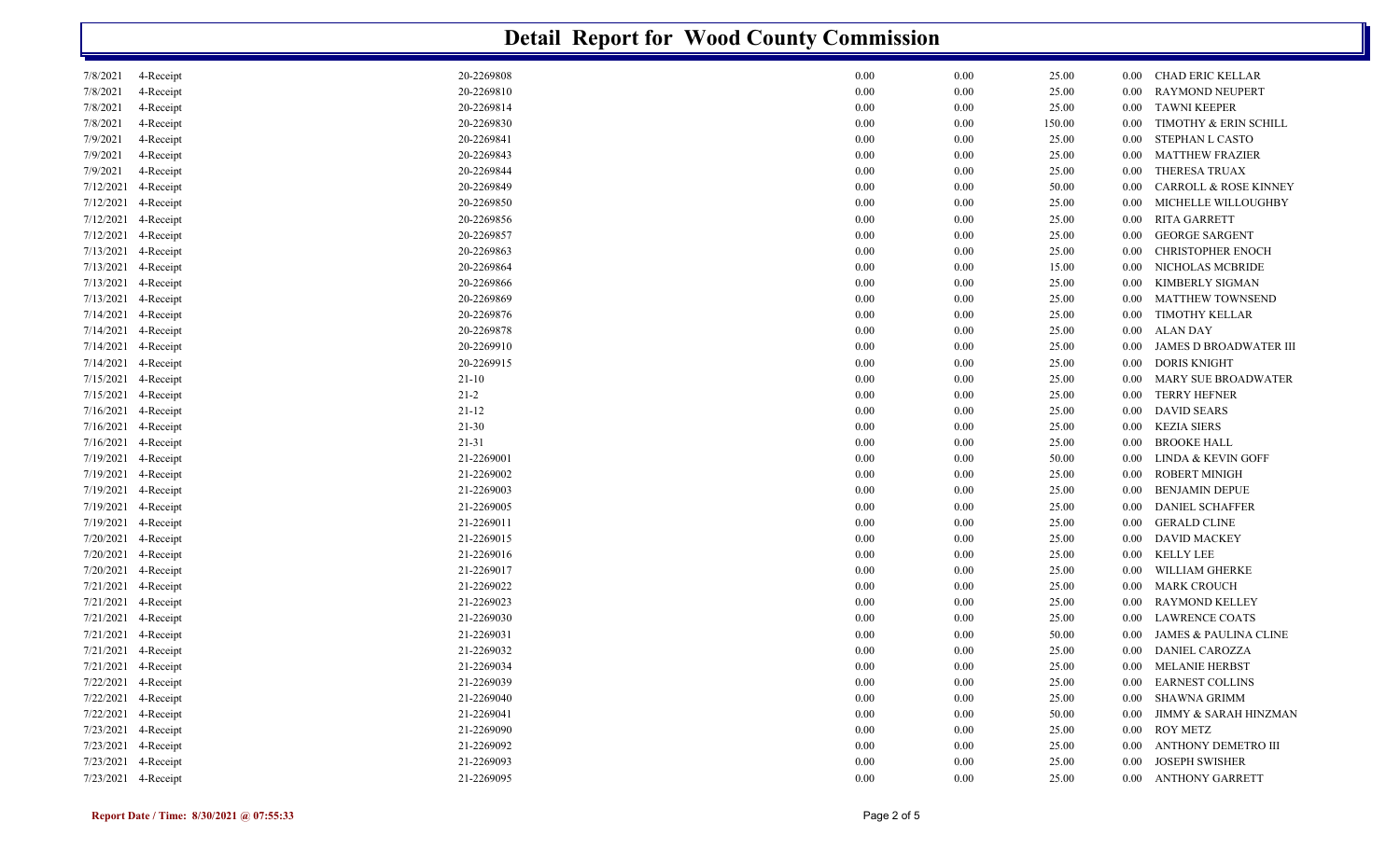|                     |                     |                                             |                    | <b>Detail Report for Wood County Commission</b> |                                   |                  |                 |                      |                   |                                  |          |
|---------------------|---------------------|---------------------------------------------|--------------------|-------------------------------------------------|-----------------------------------|------------------|-----------------|----------------------|-------------------|----------------------------------|----------|
|                     | 7/23/2021 4-Receipt |                                             | 21-2269096         |                                                 |                                   | 0.00             | 0.00            | 25.00                | $0.00\,$          | DAVID GILMORE                    |          |
| 7/23/2021           | 4-Receipt           |                                             | 21-2269097         |                                                 |                                   | 0.00             | 0.00            | 50.00                | 0.00              | CINDY & NOBLE ZICKEFOOSE         |          |
| 7/26/2021           | 4-Receipt           |                                             | 21-2269098         |                                                 |                                   | 0.00             | 0.00            | 50.00                | 0.00              | TAMMY & LARRY JENKINS            |          |
| 7/26/2021           | 4-Receipt           |                                             | 21-2269099         |                                                 |                                   | 0.00             | 0.00            | 75.00                | 0.00              | <b>SCOTT NICHOLSON</b>           |          |
| 7/26/2021           | 4-Receipt           |                                             | 21-2269105         |                                                 |                                   | 0.00             | 0.00            | 25.00                | $0.00\,$          | <b>RICKY FREED</b>               |          |
| 7/26/2021           | 4-Receipt           |                                             | 21-2269107         |                                                 |                                   | 0.00             | 0.00            | 25.00                | 0.00              | MELODY LOU HOLBERT               |          |
| 7/26/2021           | 4-Receipt           |                                             | 21-2269111         |                                                 |                                   | 0.00             | 0.00            | 25.00                | 0.00              | <b>GARY LEWIS</b>                |          |
| 7/26/2021           | 4-Receipt           |                                             | 21-2269115         |                                                 |                                   | 0.00             | 0.00            | 50.00                | 0.00              | <b>GARY &amp; JUDITH JOY</b>     |          |
| 7/27/2021           | 4-Receipt           |                                             | 21-2269165         |                                                 |                                   | 0.00             | 0.00            | 25.00                | 0.00              | CHASE WELDON BONNETT             |          |
| 7/27/2021           | 4-Receipt           |                                             | 21-2269168         |                                                 |                                   | 0.00             | 0.00            | 25.00                | $0.00\,$          | <b>REGINA ROUSH</b>              |          |
| 7/27/2021           | 4-Receipt           |                                             | 21-2269170         |                                                 |                                   | 0.00             | 0.00            | 25.00                | 0.00              | KIMBERLY HERCEG                  |          |
| 7/27/2021           | 4-Receipt           |                                             | 21-2269172         |                                                 |                                   | 0.00             | 0.00            | 25.00                | 0.00              | ZACHARY LEMASTERS                |          |
| 7/28/2021           | 4-Receipt           |                                             | 21-2269176         |                                                 |                                   | 0.00             | 0.00            | 25.00                | 0.00              | NIKKI GIFFORD                    |          |
| 7/28/2021           | 4-Receipt           |                                             | 21-2269203         |                                                 |                                   | 0.00             | 0.00            | 25.00                | 0.00              | <b>KENNETH BROGLE</b>            |          |
| 7/28/2021           | 4-Receipt           |                                             | 21-2269204         |                                                 |                                   | 0.00             | 0.00            | 25.00                | $0.00\,$          | <b>PANSY BURNS</b>               |          |
| 7/29/2021           | 4-Receipt           |                                             | 21-2269207         |                                                 |                                   | 0.00             | 0.00            | 25.00                | 0.00              | <b>JERRY CHAPMAN</b>             |          |
| 7/30/2021           | 4-Receipt           |                                             | 21-2269230         |                                                 |                                   | 0.00             | 0.00            | 25.00                | 0.00              | CHRISTOPHER REYNOLDS             |          |
| 7/30/2021           | 4-Receipt           |                                             | 21-2269237         |                                                 |                                   | 0.00             | 0.00            | 75.00                | 0.00              | <b>RICHARD WILSON</b>            |          |
| 7/30/2021           | 4-Receipt           |                                             | 21-2269238         |                                                 |                                   | 0.00             | 0.00            | 25.00                | 0.00              | <b>SANDRA CARPENTER</b>          |          |
| 7/30/2021           | 4-Receipt           |                                             | 21-2269239         |                                                 |                                   | 0.00             | 0.00            | 25.00                | 0.00              | <b>CARRIE HAMRICK</b>            |          |
|                     | 7/30/2021 4-Receipt |                                             | 21-2269244         |                                                 |                                   | 0.00             | 0.00            | 75.00                | 0.00              | <b>GAGE TREADWAY</b>             |          |
|                     |                     |                                             |                    | 4-Receipt                                       |                                   |                  |                 | 2,680.00             |                   |                                  |          |
|                     |                     |                                             | Totals For 59 317  |                                                 |                                   |                  |                 | 2,680.00             |                   | <b>Balance Period</b>            | 2,680.00 |
| 59 330              |                     |                                             |                    |                                                 |                                   |                  |                 |                      |                   |                                  |          |
| <b>Fund</b><br>59   | CONCEALED WEAPONS   | <b>Account</b><br>330<br>SHERIFF'S EARNINGS | Sub1               |                                                 | Sub2                              | Sub3             |                 |                      |                   |                                  |          |
|                     | <b>YTD Budget</b>   | <b>YTD Revisions</b>                        | <b>YTD Revised</b> | <b>YTD Debits</b>                               | <b>YTD Credits YTD Encumbered</b> |                  | <b>YTD Used</b> | <b>YTD Available</b> |                   | <b>Fiscal Year Beginning Bal</b> |          |
|                     | 0.00                | 0.00                                        | 0.00               | 0.00                                            | 45.00                             | 0.00             | (45.00)         | (45.00)              |                   | 0.00                             |          |
|                     |                     |                                             |                    | <b>Detail Records</b>                           |                                   |                  |                 |                      |                   |                                  |          |
| <u>Date</u>         | <b>Transaction</b>  | <b>Vendor</b>                               | <b>Invoice No</b>  |                                                 | <b>Check No Purchase Order</b>    | <b>Revisions</b> | <b>Debits</b>   | <b>Credits</b>       |                   | <b>PO Amt Description</b>        |          |
| 7/2/2021            | 4-Receipt           |                                             | 20-2269744         |                                                 |                                   | 0.00             | 0.00            | 5.00                 | 0.00 <sub>1</sub> | DANIEL & TABITHA BROWN           |          |
| 7/7/2021            | 4-Receipt           |                                             | 20-2269790         |                                                 |                                   | 0.00             | 0.00            | 5.00                 | $0.00\,$          | <b>AARON TROY WAGNER</b>         |          |
| 7/7/2021            | 4-Receipt           |                                             | 20-2269791         |                                                 |                                   | $0.00\,$         | $0.00\,$        | 5.00                 |                   | 0.00 JESSIE K FEICK              |          |
| 7/7/2021 4-Receipt  |                     |                                             | 20-2269794         |                                                 |                                   | $0.00\,$         | $0.00\,$        | 10.00                |                   | 0.00 HEATHER & THOMAS ROWAN      |          |
| 7/12/2021 4-Receipt |                     |                                             | 20-2269853         |                                                 |                                   | $0.00\,$         | $0.00\,$        | 5.00                 |                   | 0.00 ROBIN CUMBRIDGE             |          |
|                     | 7/19/2021 4-Receipt |                                             | 21-2269004         |                                                 |                                   | $0.00\,$         | $0.00\,$        | 5.00                 |                   | 0.00 JONATHAN GRAHAM             |          |
|                     | 7/21/2021 4-Receipt |                                             | 21-2269035         |                                                 |                                   | $0.00\,$         | $0.00\,$        | 5.00                 |                   | 0.00 MICHAEL GOOSMAN             |          |
|                     | 7/26/2021 4-Receipt |                                             | 21-2269113         |                                                 |                                   | $0.00\,$         | 0.00            | 5.00                 |                   | 0.00 KENNA LEWIS                 |          |
|                     |                     |                                             |                    | 4-Receipt                                       |                                   |                  |                 | 45.00                |                   |                                  |          |
|                     |                     |                                             | Totals For 59 330  |                                                 |                                   |                  |                 | 45.00                |                   | <b>Balance Period</b> 1          | 45.00    |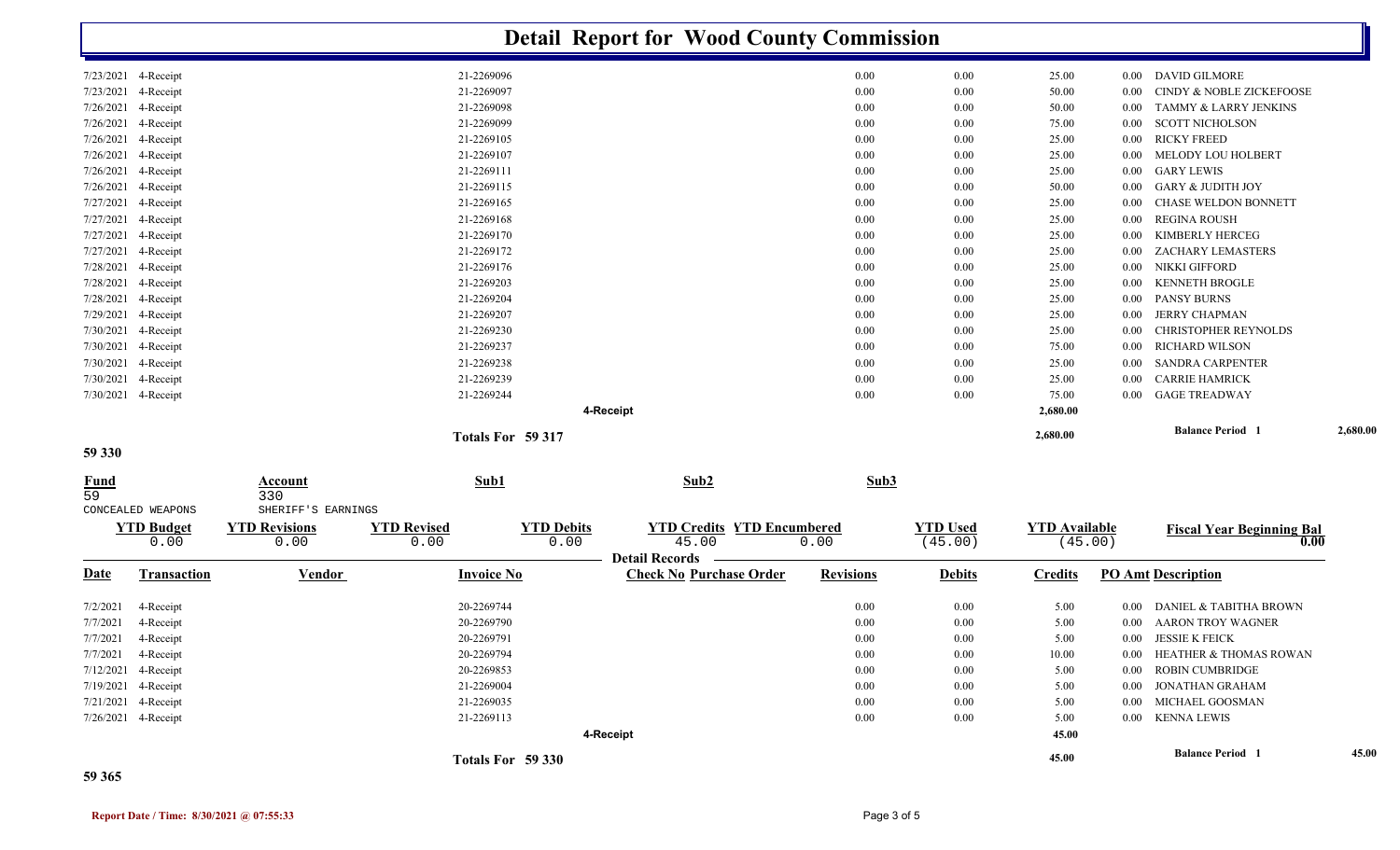## **Detail Report for Wood County Commission**

| <b>Fund</b><br>$\overline{59}$ | CONCEALED WEAPONS         | Account<br>365<br><b>INTEREST EARNED</b> |                                                                     | Sub1                                | Sub2                                                               | Sub3             |                                |                                     |                   |                                          |          |
|--------------------------------|---------------------------|------------------------------------------|---------------------------------------------------------------------|-------------------------------------|--------------------------------------------------------------------|------------------|--------------------------------|-------------------------------------|-------------------|------------------------------------------|----------|
|                                | <b>YTD Budget</b><br>0.00 | <b>YTD Revisions</b><br>0.00             | <b>YTD Revised</b><br>0.00                                          | <b>YTD Debits</b><br>0.00           | <b>YTD Credits YTD Encumbered</b><br>10.87<br>Detail Records –     | 0.00             | <b>YTD Used</b><br>(10.87)     | <b>YTD Available</b><br>(10.87)     |                   | <b>Fiscal Year Beginning Bal</b><br>0.00 |          |
| <b>Date</b>                    | <b>Transaction</b>        | Vendor                                   |                                                                     | <b>Invoice No</b>                   | <b>Check No Purchase Order</b>                                     | <b>Revisions</b> | <b>Debits</b>                  | <b>Credits</b>                      |                   | <b>PO Amt Description</b>                |          |
|                                | 7/31/2021 4-Receipt       |                                          |                                                                     | 21-2269256                          | 4-Receipt                                                          | 0.00             | 0.00                           | 10.87<br>10.87                      |                   | 0.00 WESBANCO - JULY 2021                |          |
|                                | 59 442 40 230 7067        |                                          |                                                                     | Totals For 59 365                   |                                                                    |                  |                                | 10.87                               |                   | <b>Balance Period 1</b>                  | 10.87    |
| <b>Fund</b><br>59              | CONCEALED WEAPONS         | Account<br>442<br>FEDERAL GRANTS         |                                                                     | Sub1<br>40<br>CONTRACTURAL SERVICES | Sub2<br>230<br>CONTRACTED SERVICES                                 | Sub3<br>7067     |                                |                                     |                   |                                          |          |
|                                | <b>YTD Budget</b><br>0.00 | <b>YTD Revisions</b><br>0.00             | <b>YTD Revised</b><br>0.00                                          | <b>YTD Debits</b><br>3,150.00       | <b>YTD Credits YTD Encumbered</b><br>0.00<br><b>Detail Records</b> | 0.00             | <b>YTD Used</b><br>(3, 150.00) | <b>YTD Available</b><br>(3, 150.00) |                   | <b>Fiscal Year Beginning Bal</b><br>0.00 |          |
| <b>Date</b>                    | <b>Transaction</b>        | Vendor                                   |                                                                     | <b>Invoice No</b>                   | <b>Check No Purchase Order</b>                                     | <b>Revisions</b> | <b>Debits</b>                  | <b>Credits</b>                      |                   | <b>PO Amt Description</b>                |          |
|                                | 7/29/2021 2-Invoice       | <b>GALLS</b>                             |                                                                     | 07292021                            | 2442<br>2-Invoice                                                  | 0.00             | 3,150.00<br>3,150.00           | 0.00                                | 0.00 <sub>1</sub> | <b>4 LEVEL IIIA BALLISTICS VESTS</b>     |          |
| 59 706 40 232                  |                           |                                          |                                                                     | Totals For 59 442 40 230 7067       |                                                                    |                  | 3,150.00                       |                                     |                   | <b>Balance Period 1</b>                  | 3,150.00 |
| $\frac{Fund}{59}$              | CONCEALED WEAPONS         | Account<br>706<br>CONCEALED WEAPONS      |                                                                     | Sub1<br>40<br>CONTRACTURAL SERVICES | Sub2<br>232<br><b>BANK CHARGES</b>                                 | Sub3             |                                |                                     |                   |                                          |          |
|                                | <b>YTD Budget</b><br>0.00 | <b>YTD Revisions</b><br>0.00             | <b>YTD Revised</b><br>0.00                                          | <b>YTD Debits</b><br>140.00         | <b>YTD Credits YTD Encumbered</b><br>0.00<br>Detail Records –      | 0.00             | <b>YTD Used</b><br>(140.00)    | <b>YTD Available</b><br>(140.00)    |                   | <b>Fiscal Year Beginning Bal</b><br>0.00 |          |
| Date                           | Transaction               | Vendor                                   |                                                                     | <b>Invoice No</b>                   | <b>Check No Purchase Order</b>                                     | <b>Revisions</b> | <b>Debits</b>                  | <b>Credits</b>                      |                   | <b>PO Amt Description</b>                |          |
| 7/6/2021<br>7/6/2021           | 2-Invoice<br>2-Invoice    |                                          | SHERIFF OF WOOD COUNTY 07062021<br>SHERIFF OF WOOD COUNTY 07062021A |                                     | 2438<br>2439<br>2-Invoice                                          | 0.00<br>0.00     | 45.00<br>95.00<br>140.00       | 0.00<br>0.00                        |                   | 0.00 COUNTY<br>0.00 DEPUTY               |          |
| ----------                     |                           |                                          |                                                                     | <b>Totals For 59 706 40 232</b>     |                                                                    |                  | 140.00                         |                                     |                   | <b>Balance Period 1</b>                  | 140.00   |

**59 706 55 341**